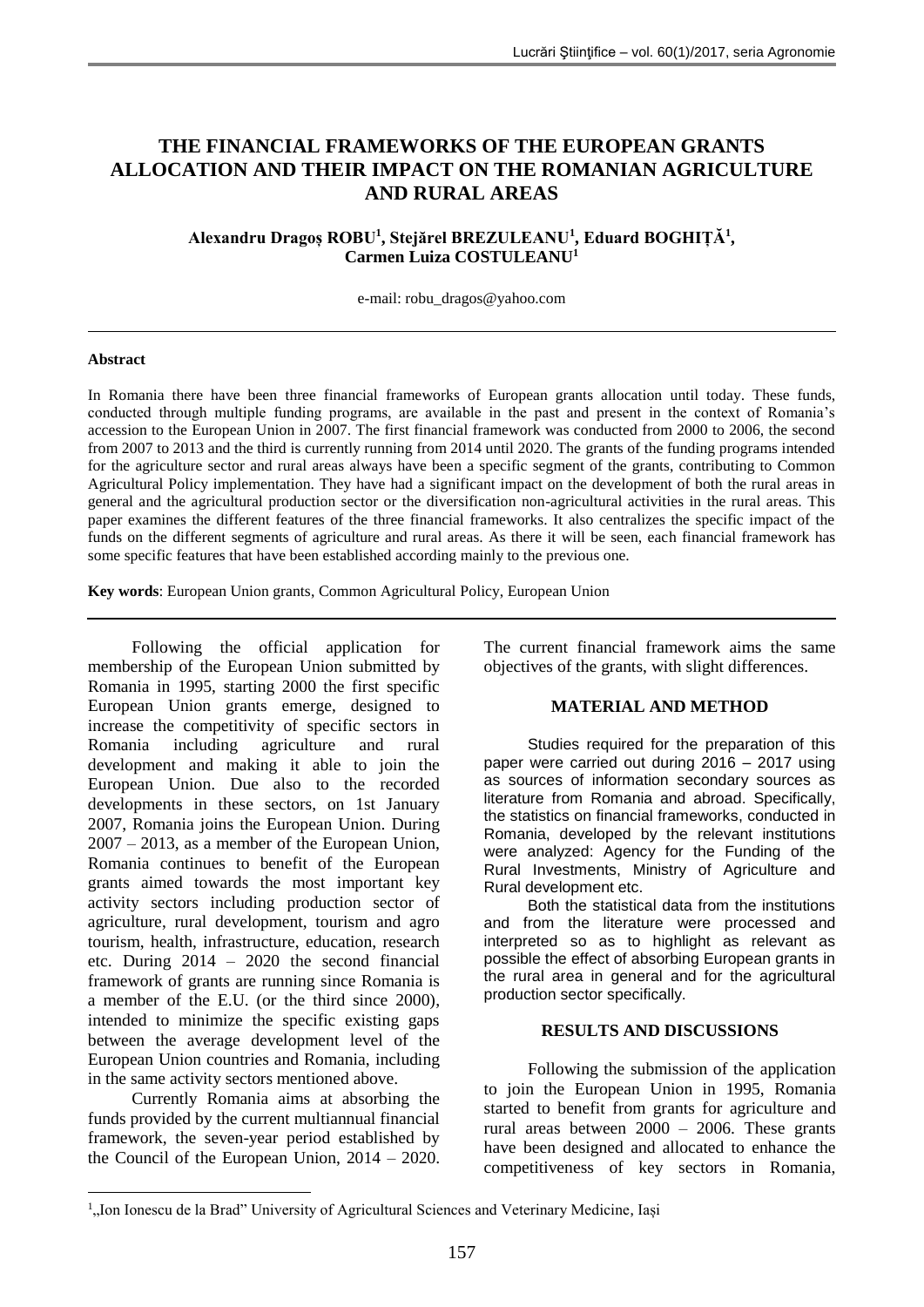including agriculture and rural development, in order to make the country capable of joining the European Union. The absorption of the grants allocated during 2000-2006 contributed to the increased competitiveness of these sectors so that Romania joined the European Union on January 1st, 2007. As a full member of the European Union, Romania began to receive post-accession grants, this time in the financial framework 2007- 2013. These grants aimed at modernizing sectors such as agriculture, rural development, tourism and agrotourism, health, education, research and more. The second financial framework since Romania's accession to the European Union is currently running between 2014 and 2020. As in the previous financial framework, the ongoing one was designed to narrow the gap between the European and the Romanian development in the same key sectors. This financial framework is currently being conducted, Romania benefiting from substantial grant amounts for selected projects.

The whole E.A.F.R.D. Programme consists of several directions of development of which the most important are: 1. Competiveness development of the agriculture producers (primary production sector); 2. Competitiveness development of the agriculture processers (processers sector; process of the primary production into the next stage of the chain value); 3. Development of the rural areas and promoting non-agricultural activities (Table 1).

Table 1

| S.A.P.A.R.D. impact during 2000 - 2006 financial framework (selection)   |                                                               |                        |                        |  |  |  |  |
|--------------------------------------------------------------------------|---------------------------------------------------------------|------------------------|------------------------|--|--|--|--|
| Investment type                                                          | Unit type                                                     | Unit                   | Figure                 |  |  |  |  |
| Primary production sector                                                |                                                               |                        |                        |  |  |  |  |
| Modernization & construction                                             | Vegetal & livestock farms                                     | Number of units        | 629                    |  |  |  |  |
| Modernization                                                            | Number of units / Ha<br>Greenhouses                           |                        | $16 - 1,432$           |  |  |  |  |
| Construction                                                             | Greenhouses                                                   | Number of units / Ha   | $71 - 16,689$          |  |  |  |  |
| Acquisition                                                              | Machinery units                                               | Number of units        | 8,713                  |  |  |  |  |
| Establish and upgrading                                                  | Fruit plantation                                              | ha                     | 684,403                |  |  |  |  |
| Establish and upgrading                                                  | Vineyards                                                     | ha                     | 952,540                |  |  |  |  |
| Total E.U. grants for primary production: cca. 470 million Euros         |                                                               |                        |                        |  |  |  |  |
| Processers sector                                                        |                                                               |                        |                        |  |  |  |  |
|                                                                          | Meat and eggs sector                                          |                        | 85                     |  |  |  |  |
| Modernization & construction                                             | Milk and dairy sector                                         |                        | 48                     |  |  |  |  |
|                                                                          | Cereals                                                       |                        | 27                     |  |  |  |  |
|                                                                          | Wine                                                          | Number of units        | 24                     |  |  |  |  |
|                                                                          | Vegetables, potatoes, fruit                                   |                        | 17                     |  |  |  |  |
|                                                                          | <b>Oilseeds</b>                                               |                        | 1                      |  |  |  |  |
| Total E.U. grants for processers sector: cca. 696 million Euros          |                                                               |                        |                        |  |  |  |  |
| Development of the rural areas and promoting non-agricultural activities |                                                               |                        |                        |  |  |  |  |
| Modernization & construction                                             | Rural roads                                                   | 442 financing projects | 2,791 km               |  |  |  |  |
| Water supply                                                             | Potable water in rural<br>areas                               | 292 financing projects | 5,384 km               |  |  |  |  |
| Construction                                                             | Sewerage network                                              | 91 financing projects  | 872 km                 |  |  |  |  |
| Modernization & construction                                             | Rural agroturism                                              | 625 financing projects | 9,944 beds             |  |  |  |  |
| Construction & promotion                                                 | Traditional activities &<br>18 financing projects<br>products |                        | 164 supplied craftsmen |  |  |  |  |
| Construction & modernization                                             | beekeeping                                                    | 213 financing projects | 1,363 tones / year     |  |  |  |  |

Because at the start of the Special Accession Programme for Agriculture and Rural Development (SAPARD) Romania was dominated by a major lag in all the key sectors regarding its development, in comparison to all countries in the European Union, the program supported many of the specific activities towards agriculture and rural development. As we can see in Table 1, significant numbers of units were either built either modernized in order for their final products to have European standards. S.A.P.A.R.D. helped Romania and Bulgaria deal with the problems of the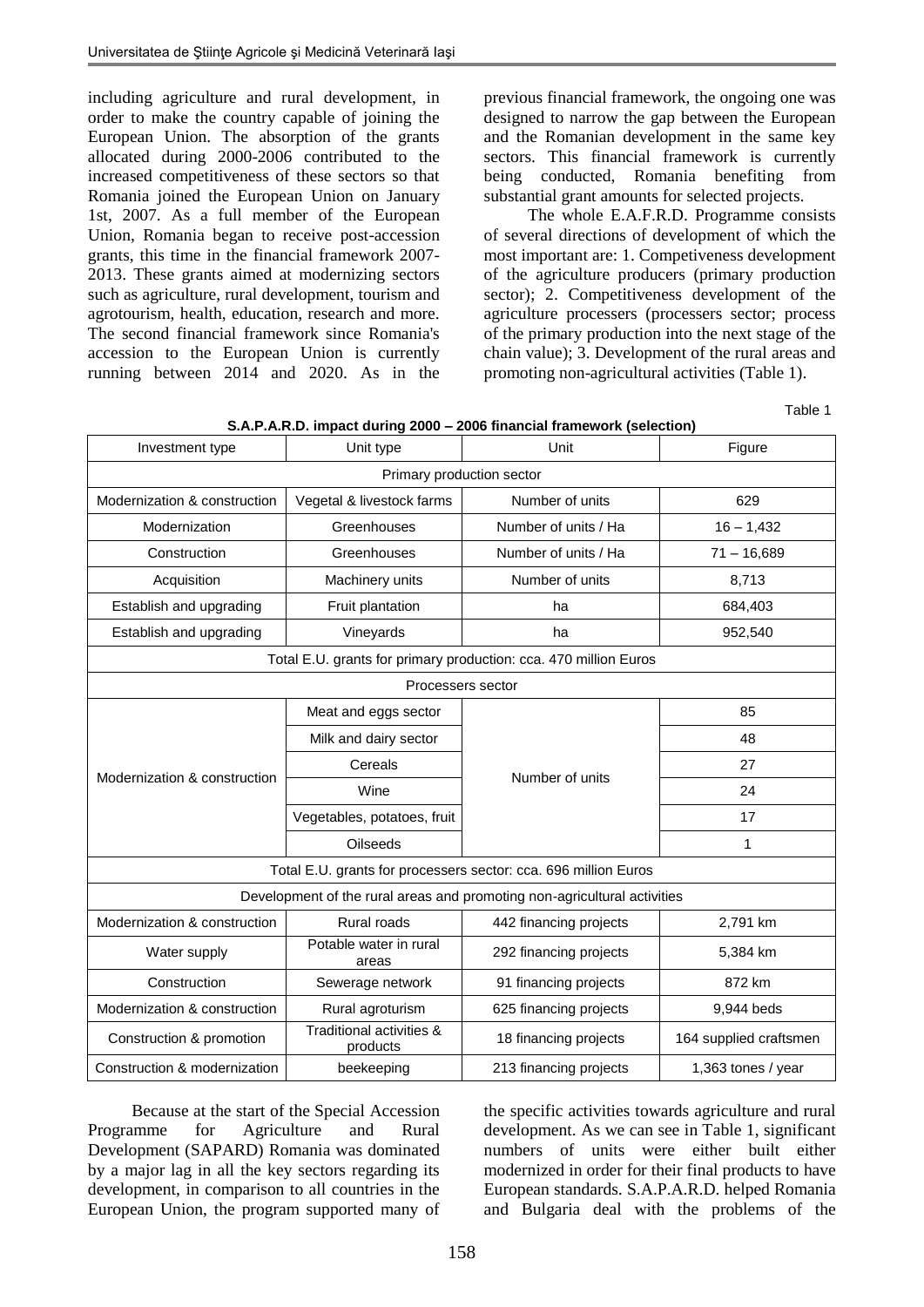structural adjustment in their agricultural sectors and rural areas, as well as in the implementation of the acquis communautaire concerning the Common Agricultural Policy (CAP) and related legislation.

After the end of S.A.P.A.R.D., as a member of the European Union starting 2007, Romania started to benefit from the European Agricultural Fund for Rural Development (E.A.F.R.D.). It was developed by the European Union because of the idea that rural development is a vitally important policy area, affecting over 50% of the population of the EU and almost 90% of EU land. Farming and forestry remain central to rural economies, and rural development also focuses on revitalizing rural areas in other ways. Furthermore, issues such as climate change, renewable energy, biodiversity and water management are becoming increasingly important aspects of the EU's rural development policy. Over 200 billion Euros in funding were available to support the implementation of 94 RDPs across the European Union, for the programming period 2007-2013. Almost half of this money is provided by the E.A.F.R.D., overseen by the European Commission's Directorate General for Agriculture and Rural Development.

E.A.F.R.D. budgets in the RDPs are used to achieve a variety of rural development goals, including improving the competitiveness of farm, forest and agri-food businesses; helping protect the natural environment; supporting rural economies; and assisting quality of life in rural areas.

In Table 2 a centralization has been developed which shows how the 7.4 billion Euros were absorbed in Romania during E.A.F.R.D. 2007 – 2013.

Table 2

| E.A.F.R.D. impact during 2007 - 2013 financial framework (selection) |                                     |                 |         |                               |  |  |
|----------------------------------------------------------------------|-------------------------------------|-----------------|---------|-------------------------------|--|--|
| Category                                                             | Subcategory                         | Unit            | Figure  | Total grants<br>million Euros |  |  |
| Private sector                                                       |                                     |                 |         |                               |  |  |
| Farmers (primary<br>production)                                      | Large farms                         | Number of farms | 2,597   | 565.5                         |  |  |
|                                                                      | Small farms, young<br>farmers       |                 | 12,954  | 278.9                         |  |  |
| Processers sector                                                    | Processing units                    | Number of units | 1,011   | 452.7                         |  |  |
| Non-agricultural<br>activities in the rural<br>areas                 | Craftsmen, products<br>and services | Number of units | 3,133   | 264                           |  |  |
| Tourism activities                                                   | Tourist pension                     | Pension number  | 1,684   | 86.4                          |  |  |
| Public sector                                                        |                                     |                 |         |                               |  |  |
| Rennovation and<br>development of the<br>villages                    | Rural roads                         | km              | 3,862   | 1,400                         |  |  |
|                                                                      | Potable water                       | km              | 2,900   |                               |  |  |
|                                                                      | Sewerage network                    | km              | 4,345   |                               |  |  |
| Development of the<br>agricultural<br>infrastructure                 | Agricultural roads                  | km              | 1,967   | 388                           |  |  |
| Forest roads                                                         | Forest roads                        | km              | 1,610   |                               |  |  |
| Irrigation works                                                     | Irrigated area                      | ha              | 318,794 |                               |  |  |

Until the end of the E.A.F.R.D. 2007 – 2013 financing framework, the resort agency paid over 7.4 billion Euros for the selected and implemented financing projects. 149,888 financing projects were applied, put of which 97,135 were selected for financing. As we can see in Figure 2, of the private sector, the large farmers benefited the most of the grants available for the building of new or modernization of existing farms. Also a large amount was invested in the processing units of the second chain value of the projects. Finally, almost 300 Million Euros were invested for the replace of the old generation of farmers with young and qualified farmers.

As for the E.A.F.R.D. during the 2014 – 2020 financial framework, most of the grants are currently available and running taking into account the progress made during the previous financial multiannual frameworks as it was outlined in this paper. This means that the sectors which have a certain number of units which benefited of the grants already, like the tourism units in most of the rural areas or agricultural machinery are funded only by 40% - 50% instead of 70% - 85% in the previous frameworks. The financing schemes are currently mostly oriented towards those sectors which lagged behind in terms of competitiveness and rural development (potable water networks,